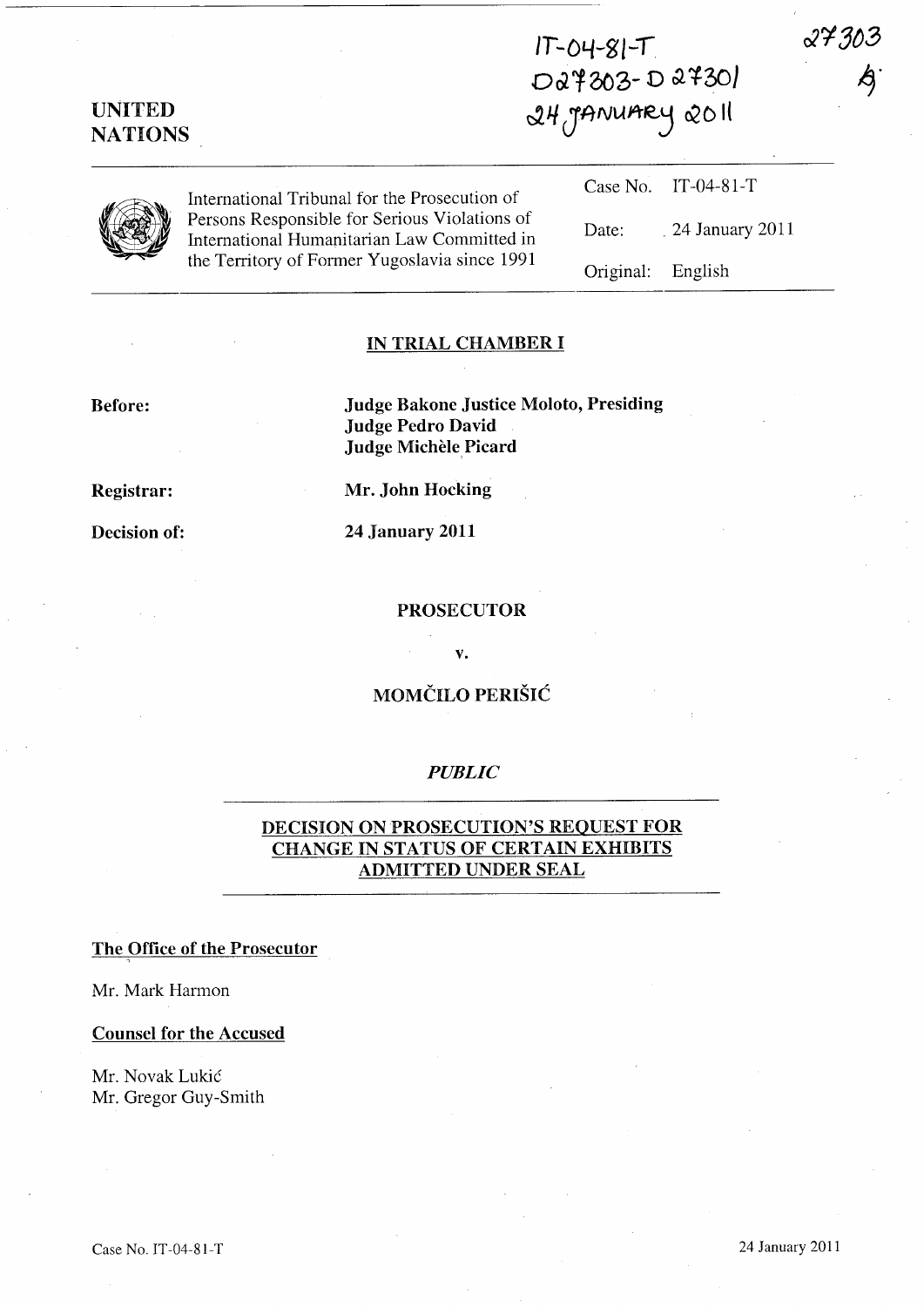**TRIAL CHAMBER I** ("Trial Chamber") of the International Tribunal for the Prosecution of Persons Responsible for Serious Violations of International Humanitarian Law Committed in the Territory of the former Yugoslavia since 1991 ("Tribunal");

**BEING SEISED** of the Prosecution's "Request for Change in Status of Certain Exhibits Admitted Under Seal, with Annex A", filed confidentially on 10 January 2011 ("Request"), whereby the Prosecution requests that the status of certain exhibits admitted under seal and the relevant portions of transcripts, as identified in Annex A, be made public due to its assessment that these documents do not require protection;  $<sup>1</sup>$ </sup>

**RECALLING** that the said exhibits were admitted under seal at the request of the Prosecution;<sup>2</sup>

**CONSIDERING** the general interest in the publicity of the proceedings and that the Trial Chamber is not aware of any reasons justifying keeping the exhibits identified in Annex A to the Request as confidential;

### **FOR THE FOREGOING REASONS,**

**PURSUANT** to Rule 54 of the Rules of Procedure and Evidence,

**GRANTS** the Request;

**REQUESTS** the Registrar of the Tribunal to reclassify as public the status of the exhibits and to make public the relevant portions of the transcripts identified in Annex A to the Request.

<sup>2</sup> Request, para. 1.

 $\frac{1}{1}$  Request, para. 1.